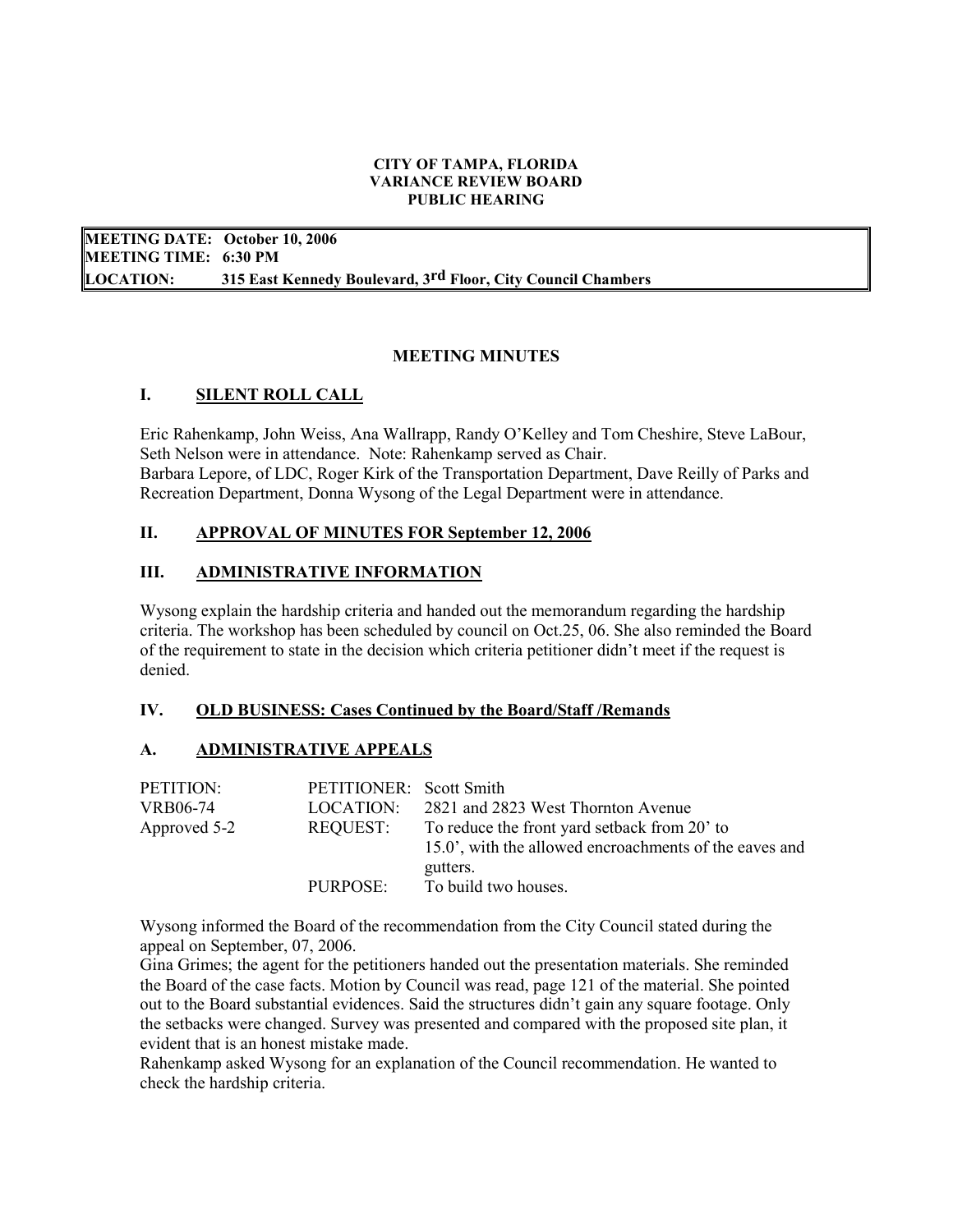Agent representative for the petitioners evaluated the previous hearing. Representative noticed that the Board doesn't want to set precedence. House had several inspections. Rahenkamp wanted to get an explanation on what basis this case should be evaluated. Wallrapp stated it was a builder's mistakes and question if it was honest mistakes? Nelson and LaBour stated they were familiar with the case, they have watched it televised. Nelson: Will you allow an honest mistake (asked the agent)? Agent: thinks the hardship criteria were met. Thinks the city Council felt this same way. Wysong stated that the new evidence will not be admitted during the hearing. Nelson wanted to clarify if this is this same petition on two variances? LaBour wanted to find when the mistakes were picked up. The builder explained it was discovered during the final survey. Rahenkamp went over the site plan-5' sidewalk, 16' to the edge of the asphalt. Weiss pointed out the location of the tree, thinks the location of the tree creates a hardship. LaBour, the difference between required side yard setback and the required front setback – you will not be able to see with the naked eye. They didn't gain any additional square footage. Every case is its own, support the request. Nelson felt that the petitioner is honest. Weiss went over the required side and front yard setbacks for the RS-50 zoning district. The rear yard setbacks are far more than required. Agent – the survey presented is "as built". Cheshire stated it is self imposed hardship. Wallrapp It was missed by 7'. O'Kelly wanted to go over the Council recommendation. Stated there were no gains. LaBour: It wasn't self imposed. It was an accident. Wysong Technically self-imposed hardship criteria isn't in the code.

Nelson moved to approved. Weiss seconded.

Approved 5-2; Wallrapp and Cheshire voted nay.

#### В. B. CONTINUANCES AND MISSED NOTICES

| PETITION:          |          | PETITIONER: Deborah Arkin                                  |
|--------------------|----------|------------------------------------------------------------|
| <b>VRB06-98</b>    |          | LOCATION: 7506 N Ola Ave                                   |
| Partially approved | REQUEST: | To increase building height from $35'$ to $54'$ , to $7-0$ |
|                    |          | reduce the front yard setback from 100'5" to 88'5" with    |
|                    |          | the allowed encroachments of the eaves and gutters, and    |
|                    |          | to remove the laurel oak tree.                             |
|                    | PURPOSE: | To build a family residence.                               |

Petitioner explained the request. In 2004 the neighbor had a flood. She would like to build an elevated house. The FEMA requirement is to be 18" above the ground level. She presented the picture of the neighbor's house.

Rahenkamp finish floor elevation 14.59' house will be elevated 4' above grade.

Staff presented the letter from neighborhood association supporting the request.

LaBour read the letter form Seminole Heights Association.

Weiss wanted to compare the building heights of other houses in the area. Also questioned the front yard setback averaging.

LaBour asked Mr. Arkin the husband of the petitioner for an explanation of the submitted pictures.

Nelson: The tree. Improper pruning cuts. Please explain.

Petitioner: It was done previously. They bought the probably four years ago.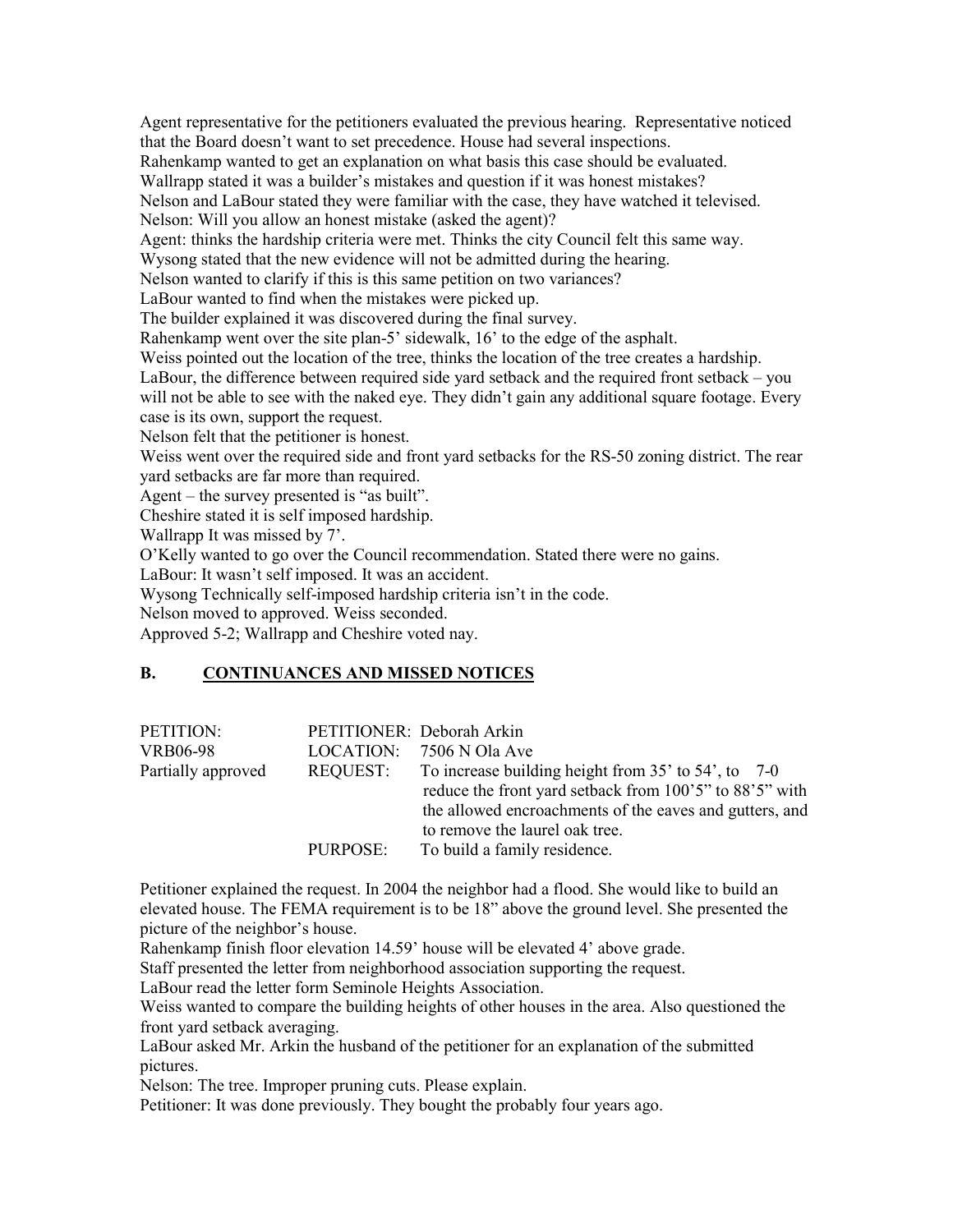O'Kelly checked with the stuff if notice was proper, reflecting the petitioner request. He would like to find out more information about the location of the tree.

Reily showed the picture of the tree, had no objection.

Wallrapp went over the letters of support.

LaBour petitioner could meet the required height without the variance.

Rahenkamp 1st floor is a garage. It will be 6'8" height.

LaBour Only evidence it is the petitioner wants to have a great view. It isn't a hardship. Wallrapp It is high.

Weiss- What about the tree and setback averaging?

Reily The tree isn't hazardous. However the tree isn't the greatest, will not permit to remove. Reily; the tree isn't dead. At this time would like to tree replacement.

Weiss moved to approve –setbacks and to remove three with the replacement 1" for 1", Rahenkamp seconded. Motion approved 7-0.

Weiss moved to deny building height request from 35 'to 54', Rahenkamp seconded. Motion passed 7-0. None of 5 hardship criteria has been met.

| PETITION:          |          | PETITIONER: Edelmiro Mendez                                                                                   |
|--------------------|----------|---------------------------------------------------------------------------------------------------------------|
| VRB06-110          |          | LOCATION: 701 E Hollywood St                                                                                  |
| Continued by Board | REQUEST: | To reduce the rear yard setback from 20' to 13'<br>with the allowed encroachments of the eaves<br>and gutters |
|                    | PURPOSE: | To create a buildable lot.                                                                                    |

Petitioner did not show up.

Wysong suggested the petitioner should present the request.

LaBour moved to continue in December meeting. Renkamp seconded. Motion passed 6-1. Cheshire voted nay.

Suggestion from Nelson; start the meeting with the  $-$  roll call.

#### V. **NEW BUSINESS**

### A. ADMINISTRATIVE APPEALS

#### **B.** TREE & LANDSCAPE / TRANSPORTATION / SIGN VARIANCES

| PETITION:         | PETITIONER: Chris Bilar |                                                  |
|-------------------|-------------------------|--------------------------------------------------|
| VRB06-102         |                         | LOCATION: 4509 N. Nebraska Ave                   |
| Continue by Board | REQUEST:                | To reduce the front yard setback from 10' to 4'. |
|                   | PURPOSE:                | To construct the new sign                        |

Petitioner presented the request. If variance be granted, the sign will be better visible from the street.

Weiss wanted to find more information about the sign.

There was nobody from the CSC to state any objections.

Tom Moore member of the Seminole Heights Association is against this request. There are too many signs on Nebraska Ave.

Beverly Morrow from the neighborhood association wants to make sure that the sign ordinance will be enforced. There is enough room on the wall to place the sign.

LaBour would like to find more about the sign code. He requested that the representative from the CSC will be present during the hearings when the Board has to review the signage requirements.

Petitioner wouldn't like to post the sign on the wall.

What kind of sign is permitted in this area?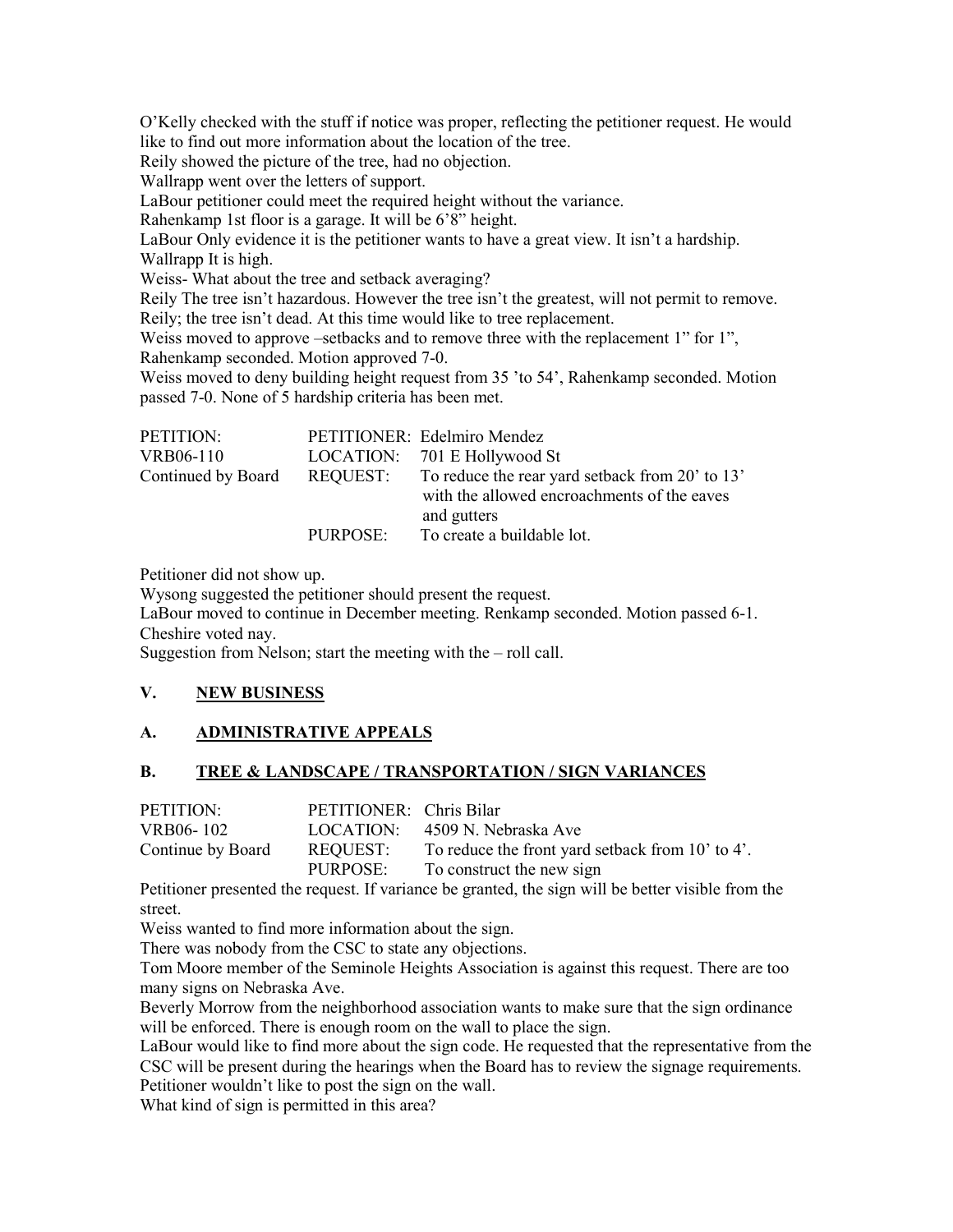Wallrapp moved motion to continue, Nelson seconded. The Board voted to continue the hearing in November. The motion passed 7-0

# C. GENERAL VARIANCES

| PETITION: |           | PETITIONER: John McFadden                       |
|-----------|-----------|-------------------------------------------------|
| VRB06-114 | LOCATION: | 3612 S Gunlock Ave                              |
|           | REQUEST:  | To reduce the rear yard setback from 25' to 7'. |
|           | PURPOSE:  | To build a swimming pool.                       |

 The petitioner missed noticed nd would like to present the request on November 14, 2006 public hearing.

Wallrapp moved to deny the request for public hearing in November. The Board voted to schedule the public hearing in December. Motion passed 7-0

| PETITION:    |           | PETITIONER: Ronald and Donna Mayo                      |
|--------------|-----------|--------------------------------------------------------|
| VRB06-116    | LOCATION: | 2016 Gordon St                                         |
| Approved 7-0 | REQUEST:  | To reduce the front yard setback from 25' to           |
|              |           | 20 <sup>'</sup> , with the allowed encroachment of the |
|              |           | eaves and gutters                                      |
|              | PURPOSE:  | To keep residential addition.                          |

The petitioners presented the request showing the survey and pictures on the ELMO. The addition had been built without the required building permits. They would like to make it "legal". Renkamp approved letters to be admitted for the record.

Kirk stated his comments regarding the driveway to the west and on site parking space. Petitioner should construct driveway apron as required by the Transportation Department.

Sandy Royal the neighbor was in favor of the request. Stated the property looks much better then is was when her family owned it a few years ago.

Ms. Campbell and Keith Campbell the neighbors also were in support of the petitioners. The petitioners definitely improved the property visual look. She also presented pictures of the houses in the surrounding area.

Petitioner stated nobody in the neighborhood has a driveway.

Wallrapp It is self imposed hardship, sees the hardship, moved to approve. Nelson seconded. Motion passed 7-0

| PETITION:    |           | <b>PETITIONER:</b> Jorge E and Jeanette Reyes                                                      |
|--------------|-----------|----------------------------------------------------------------------------------------------------|
| VRB06-117    | LOCATION: | 3412 W Spruce St                                                                                   |
| Approved 7-0 | REQUEST:  | To reduce the rear yard setback from 20' to 17'<br>and the side yard from $7'$ to $6'8''$ with the |
|              |           | allowed encroachment of the eaves and gutters                                                      |
|              | PURPOSE:  | To build a residential addition.                                                                   |

Agent along with the petitioner presented the request. It is already built addition, built without building permits.

It is a narrow lot.

The Board found the hardship, an honest mistake. LaBour moved to approve. Wallrapp seconded. The motion passed 6-1, Renkamp voted nay.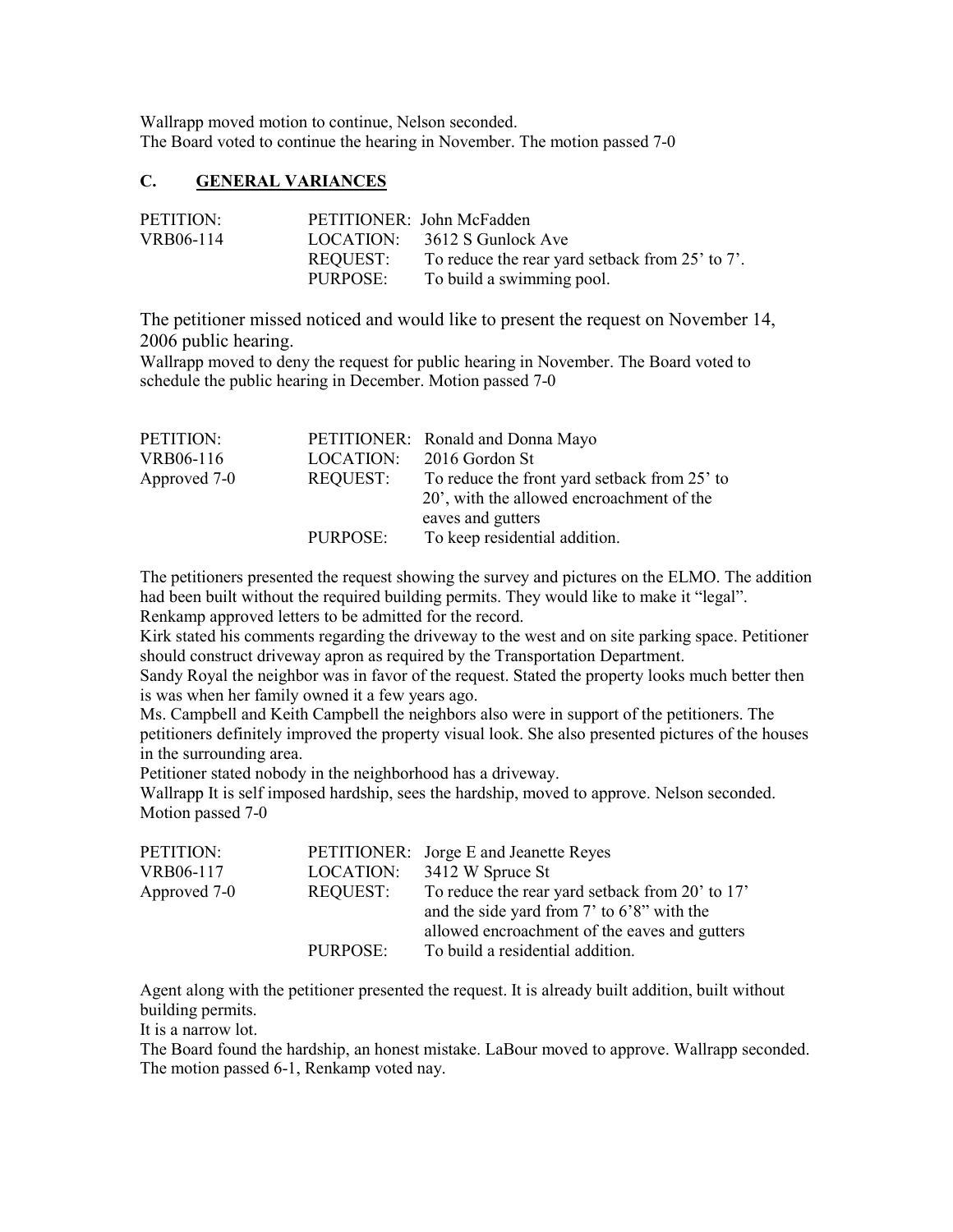| PETITION:     |                 | PETITIONER: Alberto Rosado                                                                                    |
|---------------|-----------------|---------------------------------------------------------------------------------------------------------------|
| VRB06-118     | LOCATION:       | 2010 E Idlewild Ave                                                                                           |
| Missed notice | <b>REQUEST:</b> | To reduce the side yard setback from 7' to 2.2'<br>with the allowed encroachment of the eaves<br>and gutters. |
|               | PURPOSE:        | To keep an existing carport.                                                                                  |

The Board scheduled the public hearing in December.

| PETITIONER: Tammy Allen |                                              |
|-------------------------|----------------------------------------------|
| LOGATION: 10008 N21St   |                                              |
| REQUEST:                | To reduce the front yard setback from 20' to |
|                         | 16', with the allowed encroachment of the    |
|                         | eaves and gutters                            |
| PURPOSE:                | To construct a residential addition          |
|                         |                                              |

Agent presented the case. Informed Board of the previous request; case VRB06-44. This request was denied. During the presentation agent explain the difference in the design between this one and previous request. At this time the site was re-design. The tree will be safe and will not be requiring any removal. The petitioner implemented the Board's suggestions into the recent site design.

Reilly will support the new site plan. The tree will stay.

Weiss noticed that the petitioner met the hardship criteria and moved to approve the request. LaBour seconded. The motion passed 7-0.

| PETITION:  |          | PETITIONER: Shawn Mercado                                                                                    |
|------------|----------|--------------------------------------------------------------------------------------------------------------|
| VRB06-120  |          | LOCATION: 3311 W Vasconia St.                                                                                |
| Denied 7-0 | REQUEST: | To reduce the rear yard setback from 20' to 3'<br>with the allowed encroachment of the eaves<br>and gutters. |
|            | PURPOSE: | To build two story accessory structure.                                                                      |

Petitioner presented the request, presented pictures of the existing houses in area. The building has not been built yet. He submitted letters of support for the record. Stated he has a business and with his wife has an antique store, they need a storage space. The proposed two story garage of 1,150 square feet is necessary for the business and his truck to be stored in.

LaBour wanted to find out form the petitioner what he has on the north and east sides on the lot. Petitioner stated there are no structures on either side. Said his address is assign from V asconia Street. Nearby there is an elementary school. He can not park his vehicle on the grass due to the high volume of the school traffic and cars being parked on the grass in front of his property. Weiss, Wallrapp and Nelson found no hardship.

Nelson moved to deny. Cheshire seconded. Request was denied 7-0.

| PETITION:          |           | PETITIONER: New Millennial Homes                                                                              |
|--------------------|-----------|---------------------------------------------------------------------------------------------------------------|
| VRB06-121          | LOCATION: | 1404 E Cayuga St                                                                                              |
| Continued by Board | REQUEST:  | To reduce the side yard setback from 3' to 0.8'<br>with the allowed encroachment of the eaves and<br>gutters. |
|                    | PURPOSE:  | To create a buildable lot                                                                                     |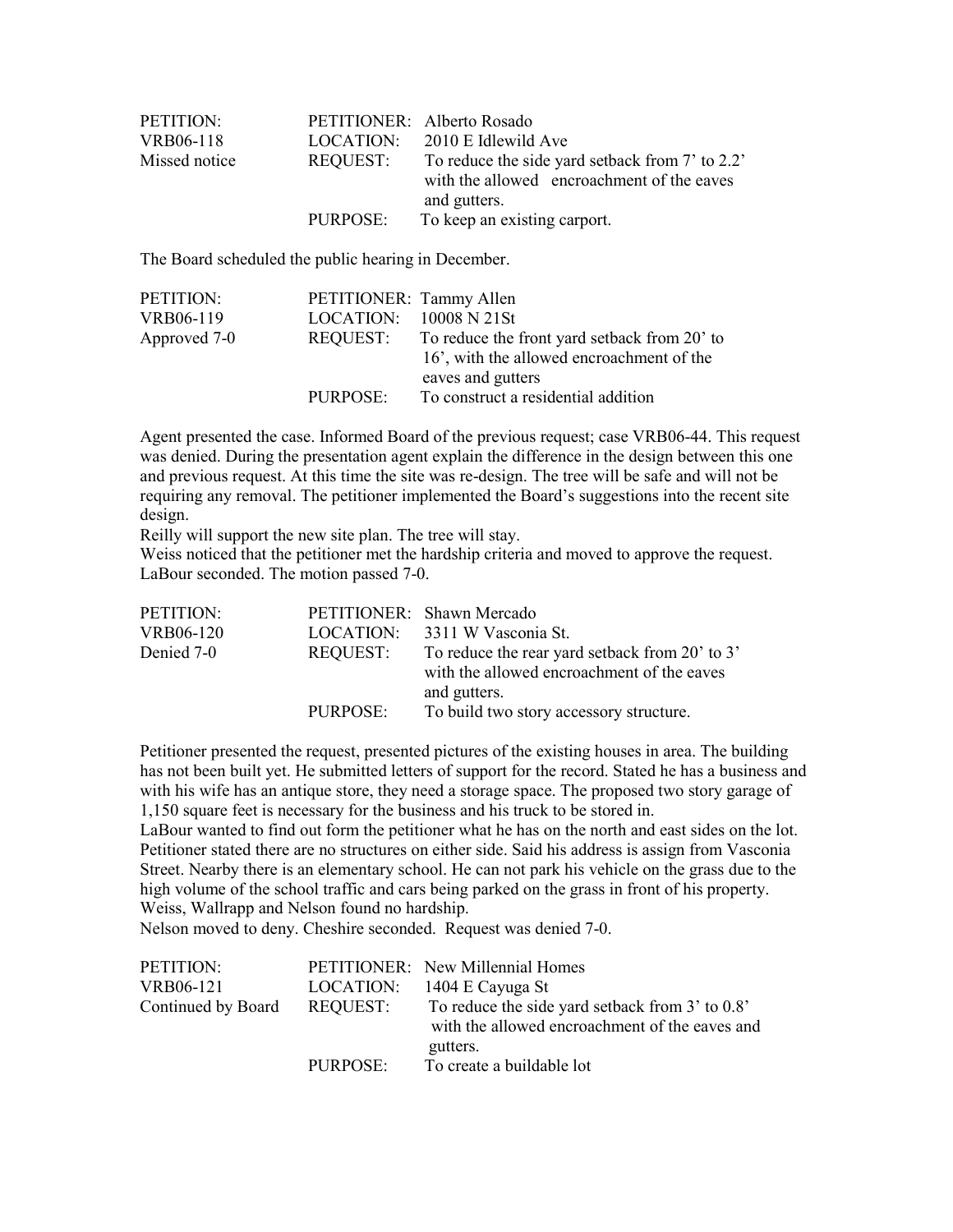Agent presented the request. He would like to create a buildable lot  $#19$ . On the lot  $#20$  there is an existing accessory structure built in 1920's. The owner considers moving this old structure, but it is so old that it probably will get damaged during the relocation. The garage wasn't built to the code requirement.

code requirement.<br>O'Kelly examined the survey.

Nelson suggested the lot reconfiguration.

Wallrapp suggested to reconfigure the lot, would like to continue.

LaBour would like to see a better survey of the lot #20.

The Board requested better survey of lot  $# 20$  where the garage has been located; requested to continue in December.

Public hearing was re-opened.

Tom representing the neighborhood association suggested that the petitioner should rezone the property and should ask for a PD-Planned Development Zoning.

Beverly Morrow representing the Neighborhood Association was against the request, would like to find more about the existing tree on the property.

Nelson stated the request is for lot  $#20$ , not lot  $#19$ .

Wallrapp moved to continue and Nelson seconded. The request was scheduled to continue in December 2006.

The motion was carry 5-2.

| PETITION:    |           | PETITIONER: Richard John and Kalyn K Brandewie |
|--------------|-----------|------------------------------------------------|
| VRB06-122    | LOCATION: | 3309 W Lykes Ave                               |
| Approved 7-0 | REQUEST:  | To increase garage height from 15' to 18.5'.   |
|              | PURPOSE:  | To build a new garage.                         |

Agent represented the request. The owners would like to expend the existing garage. Structure was built in 1927. The garage is too small and it is only for one car. The petitioners have a verbal approval from the neighbors.

Renkamp requested information regarding the dimensions of the new garage.

LaBour is there storage in the existing garage?

Kirk stated his comments-driveway apron, 18' driveway, and added all transportations requirements can be taken care during the permitting process. Has no objection. Reilly stated that all Parks objection can be taken care during the permitting. Wallrapp moved to approve, LaBour seconded. Motion passed 7-0.

| PETITION:    |          | PETITIONER: Linda Pearson, AICP, Diaz Pearson       |
|--------------|----------|-----------------------------------------------------|
| VRB06-124    |          | LOGATION: 1502 E Fowler Ave                         |
| Approved 4-3 | REQUEST: | To reduce parking space requirements from 90 to 56. |
|              | PURPOSE: | To use an existing structure as a medical clinic.   |

Linda Pearson presented the facts of the case. She presented pictures of the site and surrounded area on the ELMO. The site is surrounded by two major roadways. Tampa Community Health Center is the purchaser of this property. It is an abounded the Rooms to Go site located within easy access to the bus stop. The site is vacant a t this time. The proposed use is a medical office, medical facility which by the code requires 7 parking spaces per 1000 SF GFA. She wanted to clarify the status the request. It will be medical office and not a medical clinic. There will be 4,500 SF of the administrative office space (15 employees), and 10,500 SF of the medical space. She thinks they should only ask for variance of 10 parking spaces only. Base on the proposed use the site will have to have 90 parking spaces. There are 56 existing parking spaces. The agent representative explained that the patients of this facility in general will be homeless people, single mothers with no transportation. She assumed they will be using public transportation system, or